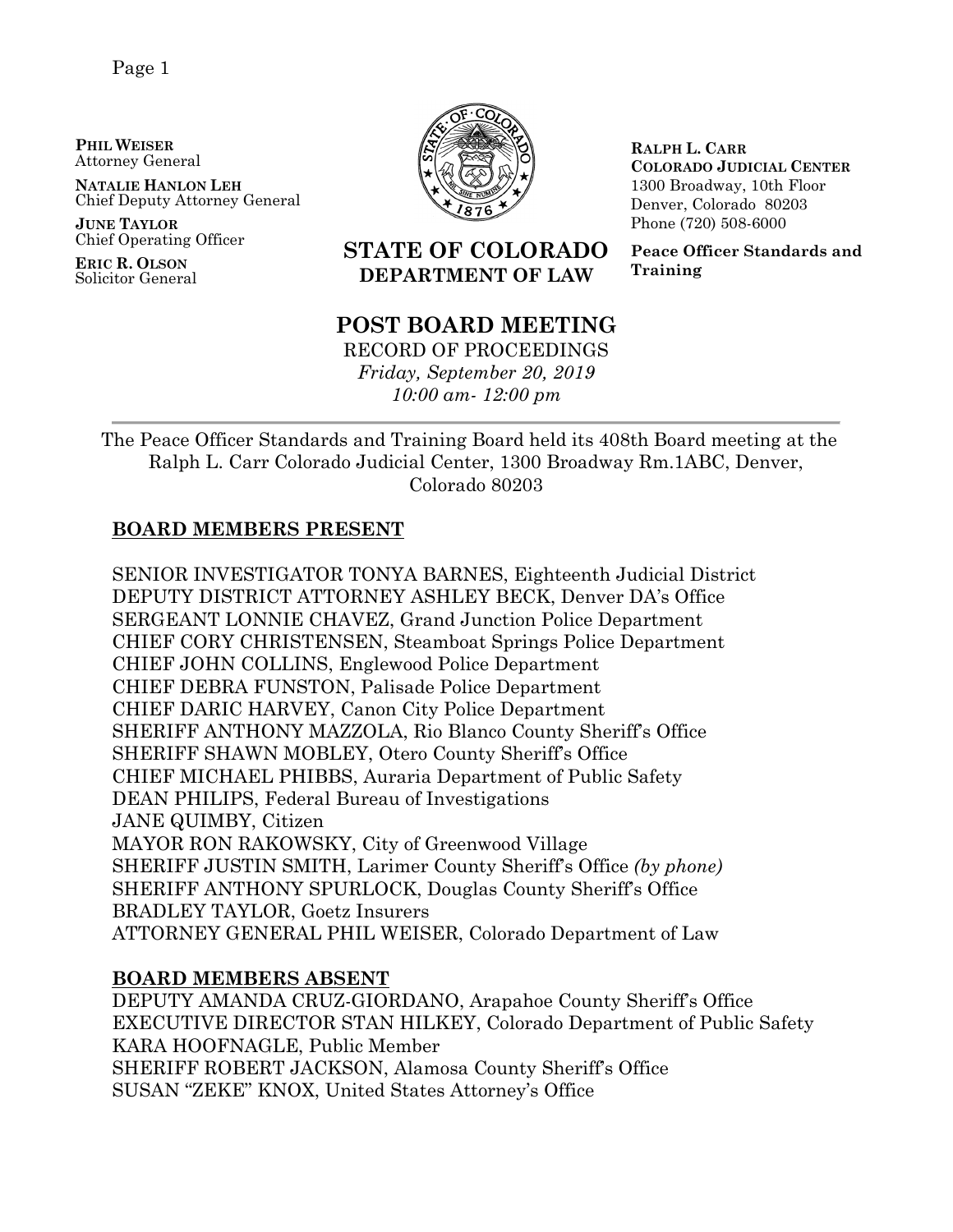CHIEF JOHN MINOR, Silverthorne Police Department SHERIFF STEVE NOWLIN, Montezuma County Sheriff's Office

#### **BOARD COUNSEL**

#### STACY WORTHINGTON

#### **POST STAFF MEMBERS PRESENT**

BOB BAKER, In-Service Training Manager ERIK BOURGERIE, Director SUSAN CARTER, Grant Coordinator DAN GRIFFIN, Training Coordinator KIM HERNANDEZ, Grant Manager ALEX MARTINEZ, Administrative Coordinator TIFFINY BLACK-MAJEKODUNMI, Compliance Specialist CATHY RODRIGUEZ, Compliance Manager DAN OSTRANDER, Training Coordinator DAVID SCHUETZ, Training Coordinator JARED TORSNEY, Marijuana Training Specialist

#### **MEMBERS OF THE PUBLIC IN ATTENDANCE**

TROY BADBERG, Larimer County Sheriff's Office IKE BEERS, Lakewood Police Department BRANDI CAMP, Fremont County Sheriff's Office DAVID W. CLARKE, Weld County Sheriff's Office JOHN COLLINS, Englewood Police Department JANET DRAKE, Colorado Attorney General's Office VINCE FRAKER, Otero Junior College Police Academy SUZETTE FREIDENBURGER, Grand Junction Police Department JON GASKINS, Georgetown Police Department PAUL GREGORY, Adams County Sheriff's Office JOHN HOOD, Colorado Parks and Wildlife DAN HOTSENPILLER, SME-Curriculum DARIN ICARDI, Colorado Dept., of Revenue- Motor Vehicle Investigations RODNEY JOHNSON, Colorado Dept., of Revenue- Motor Vehicle Investigations TIM JUNGCLAUS, Adams County Sheriff's Office DIRECTOR CATHY LABRECQUE, Pikes Peak Community College LEA JANET LARSON, County Sheriffs of Colorado PETER MUGGLI, Colorado Dept., of Revenue- Motor Vehicle Investigations KAREN PENDERGRAFT, County Sheriffs of Colorado COMMANDER KARL SMALLEY, Adams County Sheriff's Office BRADLEY SWIM, Federal Bureau of Investigations JANICE WORTHEM, Colorado State Patrol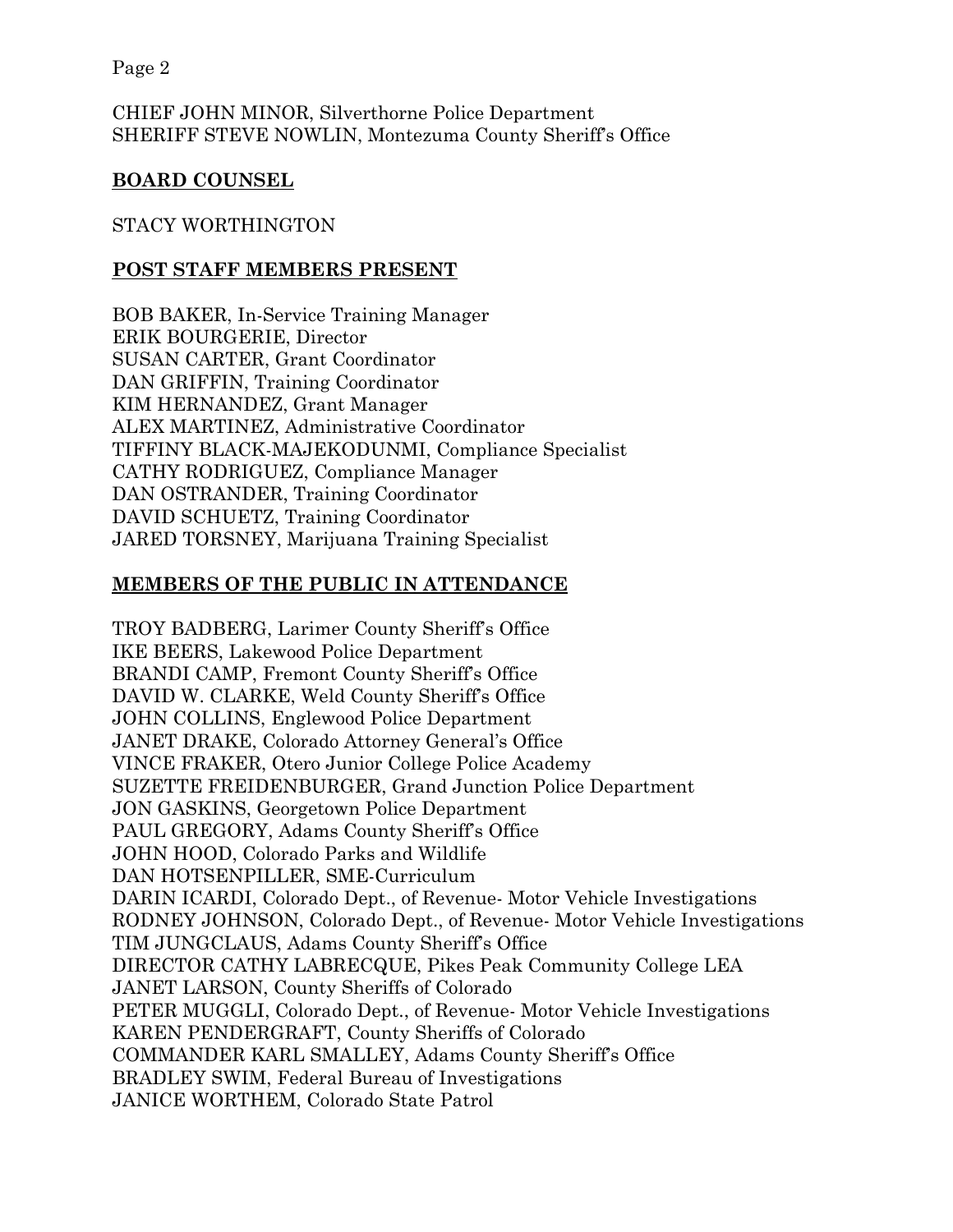| 1. | Welcome                                                                | Attorney General Phil Weiser                                               |  |
|----|------------------------------------------------------------------------|----------------------------------------------------------------------------|--|
| 2. | <b>Pledge of Allegiance</b>                                            | Attorney General Phil Weiser                                               |  |
| 3. | <b>Recognition of Incoming</b><br><b>POST Board Member</b>             | Director Erik Bourgerie                                                    |  |
|    | Chief Daric Harvey – Canon City Police Department                      |                                                                            |  |
| 4. | <b>Recognition of Departing</b><br><b>SME Committee Members</b>        | Director Erik Bourgerie                                                    |  |
|    | William Baker, Philip Rathbun, Miner Blackford                         |                                                                            |  |
| 5. | <b>Introduction of Board Members, SME Members, Staff and</b><br>Guests |                                                                            |  |
| 6. | <b>Roll Call</b>                                                       | Director Erik Bourgerie                                                    |  |
|    | Declaration of a quorum (17)                                           |                                                                            |  |
| 7. | <b>Approval of POST Board</b><br><b>Minutes from March 1, 2019</b>     | Attorney General Phil Weiser                                               |  |
|    | Mobley                                                                 | Motion to approve minutes as presented by Lonnie Chavez, Second by Sheriff |  |
|    | Approved Unanimously.                                                  |                                                                            |  |
| 8. | <b>Subject Matter Expert Committee Reports</b>                         |                                                                            |  |

A. Arrest Control **Agent Ike Beers** 

Chair

The committee now has a total of 18 members. ACT SME performed 2 academy inspections in September, Jefferson County- Lakewood and Colorado Springs, both passed with good reviews. The ACT Committee recommends that people need to review the POST website to prepare for Test-Outs, as there is influx of people from out-of-state there are lot of different ways to put handcuffs on and various self-defense tactics. The ACT curriculum is a lot more comprehensive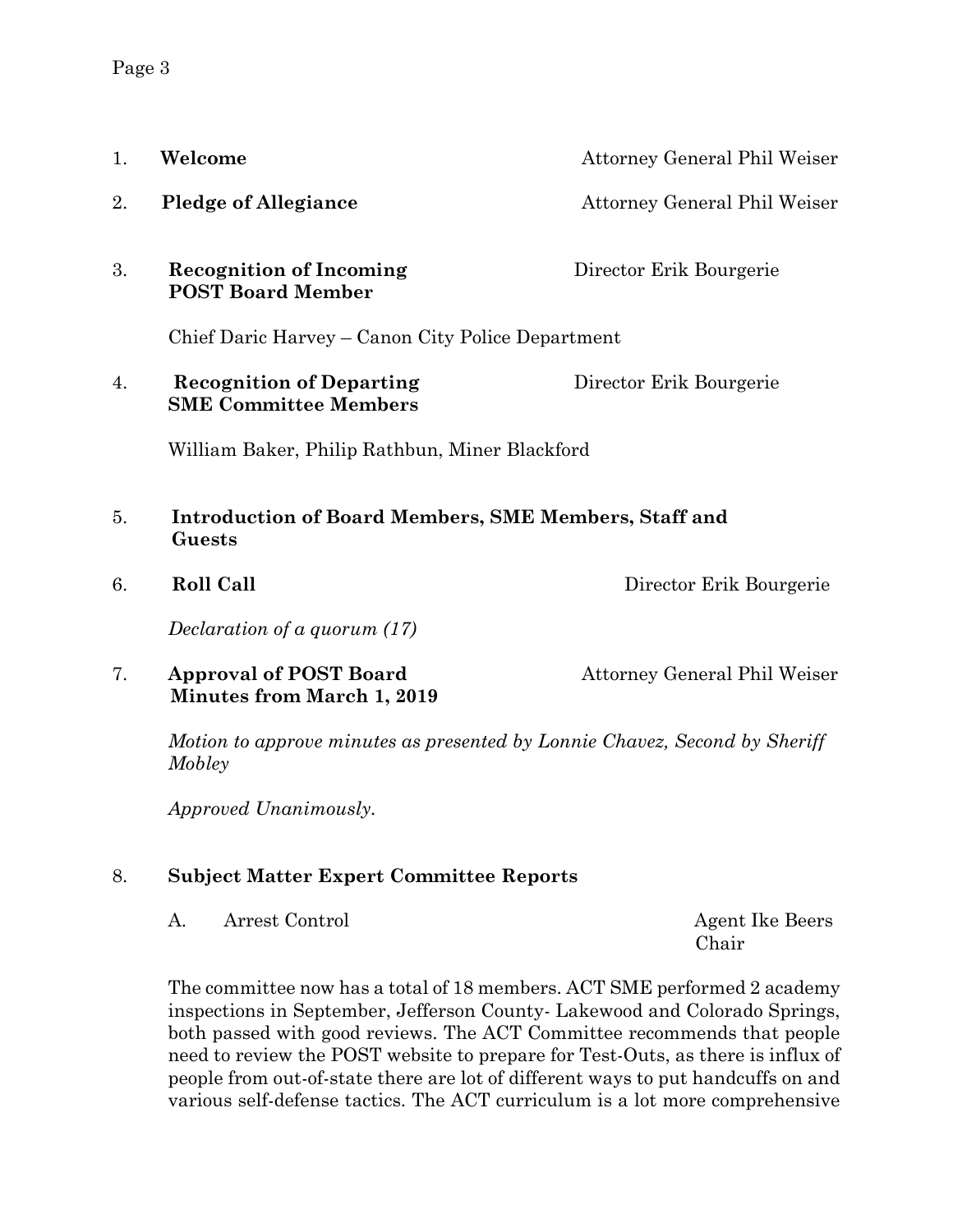and it may take some time for agencies and individuals to get up to speed to meet requirements. ACT approved 3 full skills instructors, 2 for Colorado Springs PD and one for Denver PD, and also approved the Otero Junior College site, which was re-submitted. The committee follow up with Colorado Mountain College's safety plan, there were some questions that came up at a meeting that cannot be overlooked. There was an SBI injury, a broken wrist at Pueblo Community College, the committee is discussing how and why this happened, so they can find ways to prevent this type of injury from happening again. Discussed POST Rule 4 and are in favor of the changes being made. ACT is also fortunate this year to be meeting the quorum and attendance requirements.

#### B. Curriculum Director Cathy LaBrecque Chair

Curriculum Committee addressed a request to waive the instructor methodology requirement proposed by Max Becker. The committee approved 2 new member, Sgt. Robert Chase and Dr. Paul Taylor. Approved of the 75% requirement to attend meetings, and ask that the director appoint a committee chair, and asks that the committeeis looked to for advice and approval. Reviewed the Judicial Process Lesson Plan for Trinidad State Junior College, who has a new director, and tabled that in lieu of seeing some more information. Approved Weld County LE Academy new classroom site, Otero Junior College's classroom sites and met their new director, Vincent Fraker. Tabled the discussion of approval for Colorado Mountain College Summit Academy at a new site in Breckenridge, and will do an extensive review in the coming months. Curriculum proposes a change to subsection F of Rule 21, Curriculum suggests the use of outside facilities for academic programs in cases of emergency.

POST Director Bourgerie provided input on the proposed Rule change: The 90 day limit makes site approvals unmanageable, if a site closure is expected to last less than 90 days, then it is not required to be reported to POST. Director Bourgerie recommends a change from 90 days to 21 days, and immediate notice to POST staff of any facility problems.

Motion to approve Rule change:  $1<sup>st</sup>$  - Mazzola  $2<sup>nd</sup>$  - Mobley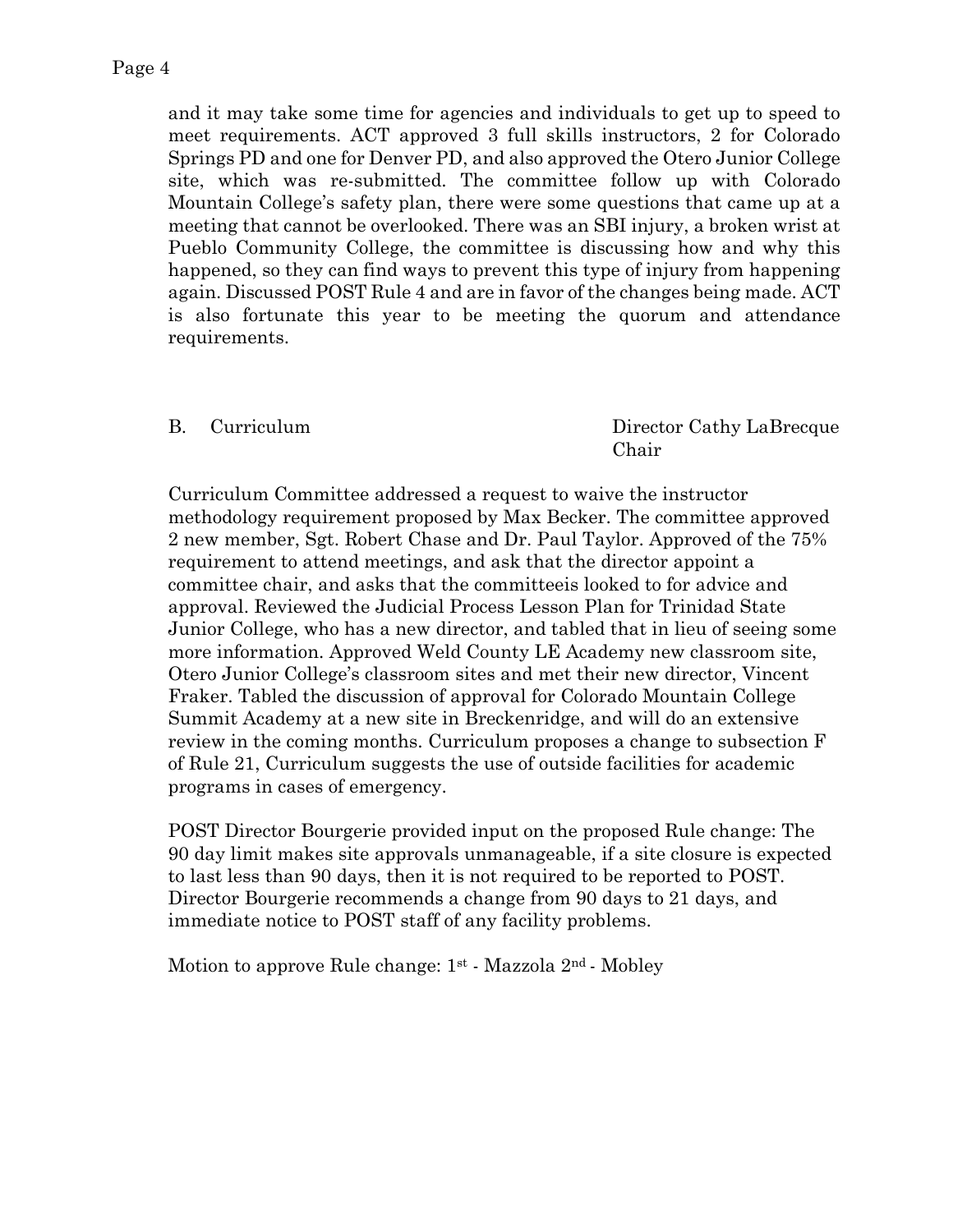C. Driving Commander Karl Smalley Chair

Driving committee meeting was held with 12 members in attendance. Finished up site approval for Otero Junior College and made changes to their safety plan. A new site request was made by Colorado Mountain College to use the Arapahoe County track, which Driving Committee approved. Driving added a new committee member, Sgt John Gaskins from Georgetown Police, and have 2 new full skills instructors, and redesigned the Driving test-out form. At the last meeting, there were changes to the lane change test and are still trying to agree on adjustments so they can get a better evaluation on test-outs with the electronic stability control. Reviewed the new policy for SME committee members, and are in agreement with that. Driving Committee appreciates the board giving some lenience on test outs who have oversized vehicles.

D. Firearms Comm. Paul Gregory-Chair

Firearms approved 2 programs, La Junta Reserve and Arapahoe Community College. Approved site plans for: Southwestern LEA in Montezuma County, Otero Junior College, Klieber Associates at Summit County, Longmont/ Boulder Range, Weld County and CMC at Breckenridge. Recommended a new SME member, Sgt. Jeff Davis with Grand Junction PD. Welcomed back Cory Christiansen from Steamboat Springs has re-joined Firearms SME Committee as a POST Board representative. Firearms finalized a firearms inspection form. Performed 3 test-outs and 4 inspections this last quarter: Pueblo CC, Arapahoe CC, Denver PD and Adams County SO. Reviewed the new POST Meeting Policy and the only recommendation is to allow members to participate via email.

#### 9. **Request for Variance Appeal** Director Erik Bourgerie **Michael Amory**

Mr. Amory requested a variance for POST certification, which was denied by the Director. Mr. Amory had requested Provisional Certification, even though he did not meet the requirement of 1 year working in law enforcement the previous 3 years. Mr. Amory requests the Board to hear his appeal for a Rule 11 variance to allow him to attend a Refresher Academy. The Board asked several clarifying questions.

*Referred to Full Committee Hearing, Approved by vote of 13 to 4*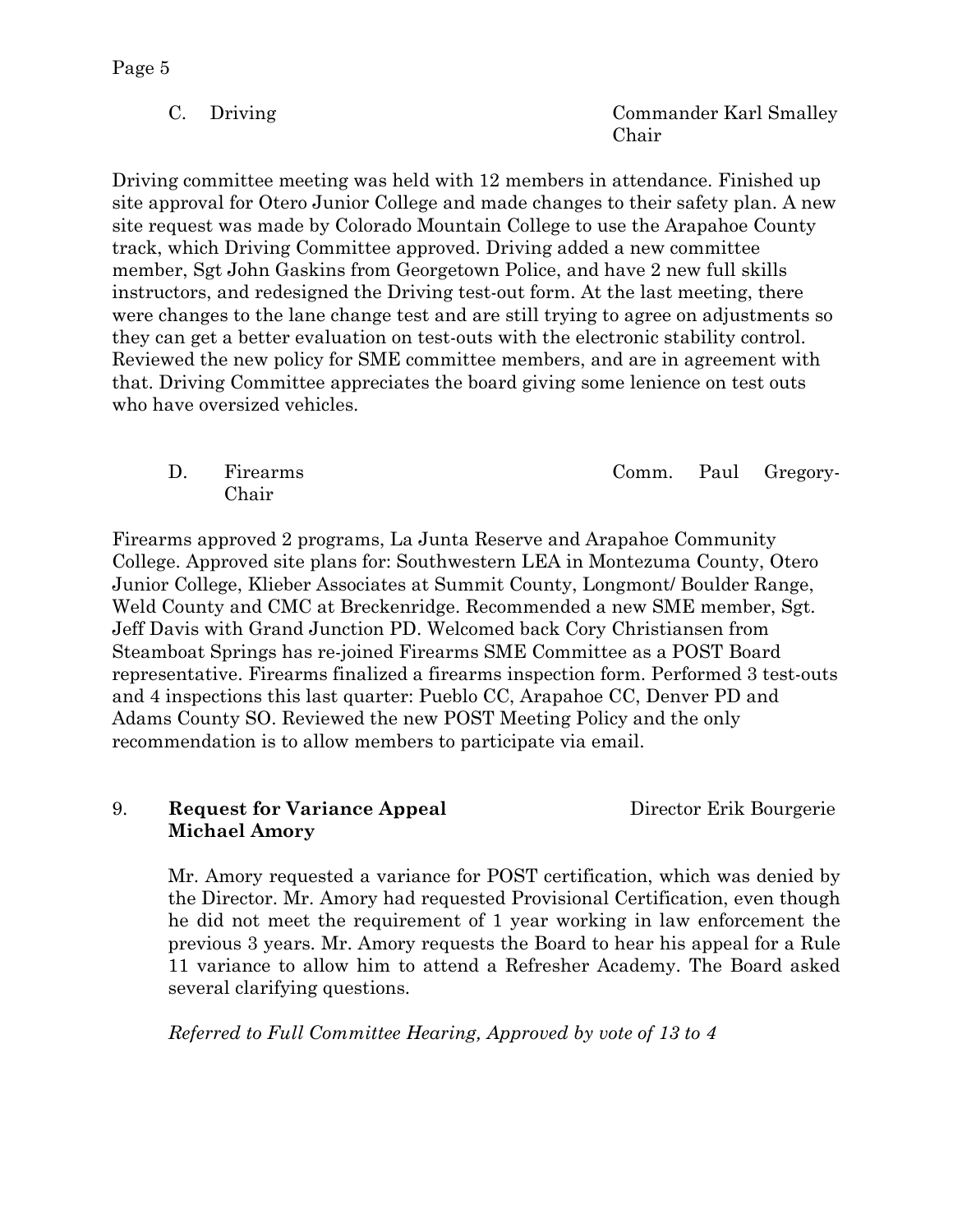## 10. **Request for Variance Appeal** Director Erik Bourgerie **Brandi Camp**

Page 6

(See supplemental handout)

Ms. Camp requested an extension on her POST certification. Expiration was due to lack of employment of at least 6 months within three years of certification. Variance was previously denied due to late submission.

*Referred to Full Committee Hearing, Approved by vote*

11. **Request for Variance Appeal** Director Erik Bourgerie **Sara Cummings**

(See supplemental handout)

Ms. Cummings failed to appear. Ms. Cummings attended an academy in North Carolina, graduating in 2009. Ms. Cummings was not employed with law enforcement for approximately 5 years, and is requesting a variance to the requirement of law enforcement employment for 1 year within the last three years, in order to gain POST certification.

*Request for Full Hearing was unanimously denied.* 

12. **Peace Officer Certification** Director Erik Bourgerie **Revocation Actions**  (See supplemental handout – Blue Tab)

#### **POST Rule 9 - Revocation of Peace Officer Certifications:**

§ 24-31-305, C.R.S.(2)(a) A Colorado peace officer certification issued pursuant to subsection (1) or (1.3) of this section or 24-31-308 shall be suspended or revoked by the POST Board if the certificate holder has been convicted of a felony at any time, or has been convicted on or after July 1, 2001, of any misdemeanor described in subsection  $(1.5)$  of § 24-31-305 C.R.S., or has otherwise failed to meet the certification requirements established by the Board. For purposes of this rule, the term 'conviction' includes any deferred judgments or deferred sentences imposed by a court. Revocation of peace officer certificates based upon conviction(s) of misdemeanor crimes are recognized in  $§ 24-31-305(1.5)$  (b) thru (h), C.R.S.

1. No. M19-06, Gary Allen Valko, Certification B11181 (PID 121141). On April 11, 2019, Respondent was convicted of one count of Official Oppression, §18- 8-403, a class 2 Misdemeanor, in Case No. 17M2360 in the County Court of Douglas County. The respondent was employed as a peace officer on the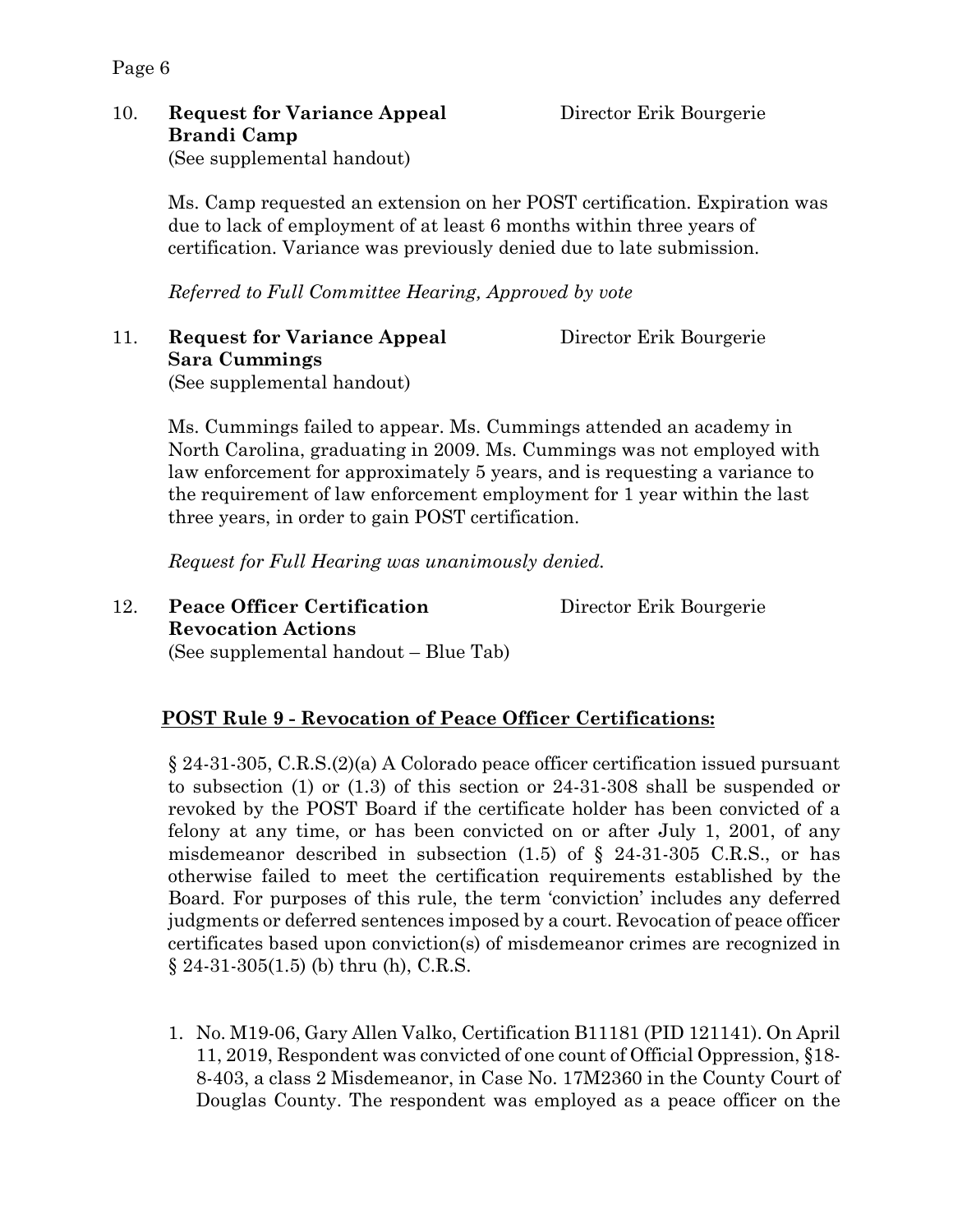date of the offense (Date of Offense: September 10, 2017) with the Department of Corrections, Inspector General's Office, Separated December 5, 2017. The respondent *has* complied with POST Show Cause Order No. M19-06 by appearing at the scheduled Show Cause Hearing on June 18, 2019. Director Bourgerie recommends revocation of Gary Allen Valko's Colorado Peace Officer Certification B11181 (PID 121141).

*Motion to Revoke: 1st – Chavez, 2nd- Funston. Revocation of POST Certification was approved by unanimous vote.* 

*The certificate holders in the following matters did not appear at the show cause hearing or indicate any intent to oppose the revocation. Unless any member objects and asks to consider one or all of these matters separately, they will all be presented to this Board as a group.*

### **Felony Convictions:**

- 1. No. F19-03, Melissa Nicole Montoya, Certification (PID 7351-3522). On February 25, 2019, Respondent was granted a deferred judgement for one count of Attempted Aggravated Cruelty to Animals, §18-9-202(1.5)(b), a class 6 Felony, in Case No. 2017CR3262 in the District Court of Arapahoe County. The respondent was not employed as a peace officer on the date of the offense (Date of Offense: September 29, 2017).The respondent has failed to comply with POST Show Cause Order No. F19-03 by failing to appear at the scheduled Show Cause Hearing on June 3, 2019. Director Bourgerie recommends revocation of Melissa Nicole Montoya's Colorado Peace Officer Certification (PID 7351-3522).
- 2. No. F19-04, Fernando Mendoza, Certification B2384 (PID 120977). On April 26, 2019, Respondent was convicted of one count of Attempted Aggravated Incest – Defendant's Child, §18-6-302(1)(a), a class 4 Felony, in Case No. 17CR102 in the District Court of Lake County. The respondent was employed as a peace officer on the date of the offense (Date of Offense: December 23, 2016) with Lake County Sheriff's Office, Separated November 20, 2017. The respondent has failed to comply with POST Show Cause Order No. F19-04 by failing to appear at the scheduled Show Cause Hearing on June 3, 2019. Director Bourgerie recommends revocation of Fernando Mendoza's Colorado Peace Officer Certification B2384 (PID 120977).
- 3. No. F19-05, Randall Lavon Johns, Certification B5359 (PID 113662). On February 26, 2019, Respondent was convicted of one count of Attempted Identity Theft – Uses Info to Obtain,  $$18-5-902(1)(a)$ , a class 5 Felony, in Case No. 18CR1148 in the District Court of Lake County. The respondent was not employed as a peace officer on the date of the offense (Date of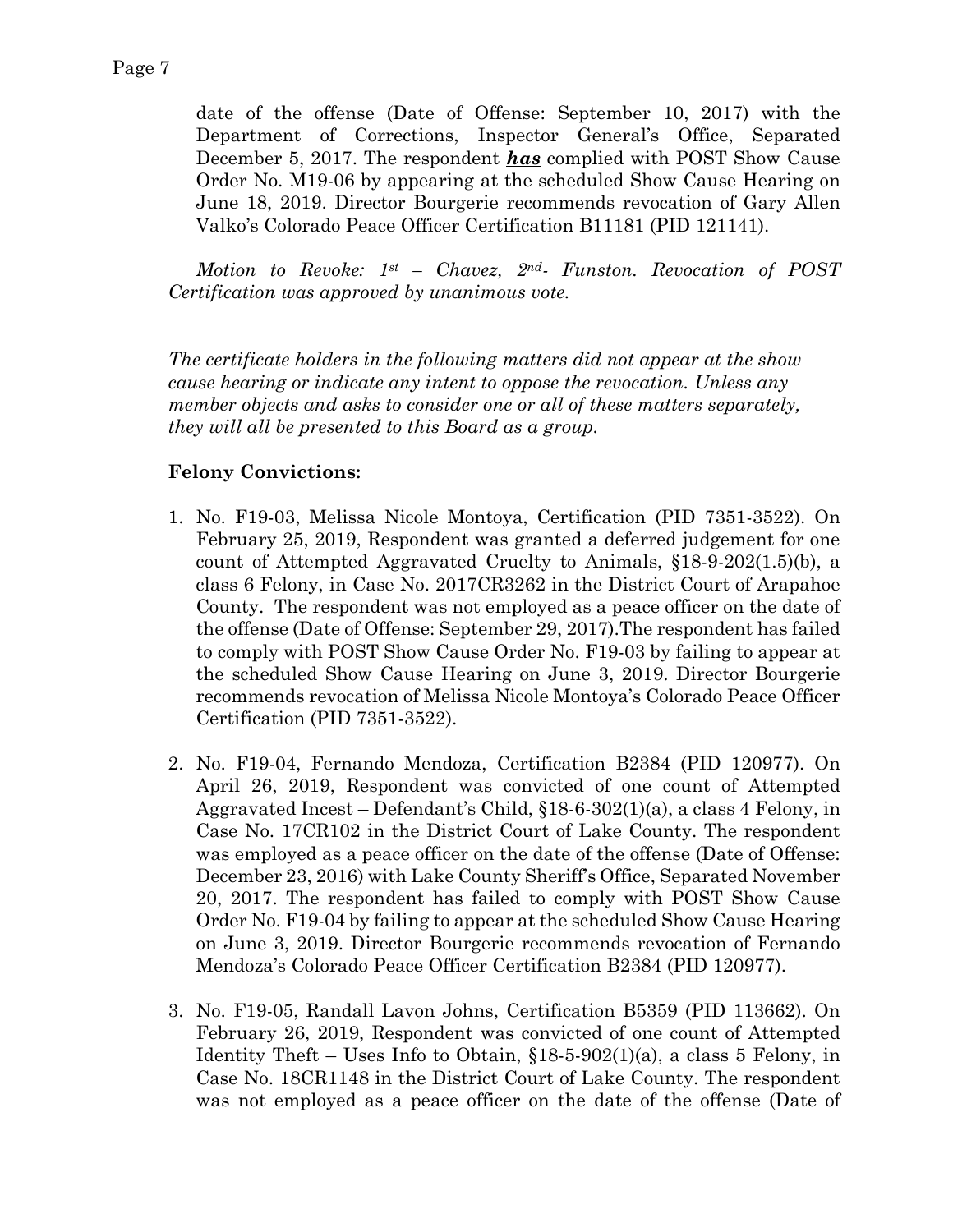Offense: June 7, 2018). The respondent has failed to comply with POST Show Cause Order No. F19-05 by failing to appear at the scheduled Show Cause Hearing on June 3, 2019. Director Bourgerie recommends revocation of Randall Lavon Johns' Colorado Peace Officer Certification B5359 (PID 113662).

- 4. No. F19-06, Michael Edwin John Christian, Certification B14560 (PID 133546). On April 5, 2019, Respondent was granted a deferred judgement for one count of Theft –  $$100,000 - $1,000,000, $18-4.401(1), (2)(i)$ , a class 3 Felony, in Case No. 18CR1501 in the District Court of El Paso County. The respondent was employed as a peace officer on the date of the offense (Date of Offense: March 1, 2010) with El Paso County Sheriff's Office, Separated July 16, 2018. The respondent has failed to comply with POST Show Cause Order No. F19-06 by failing to appear at the scheduled Show Cause Hearing on June 3, 2019. Director Bourgerie recommends revocation of Michael Edwin John Christian's Colorado Peace Officer Certification B14560 (PID 133546).
- 5. No. F19-07, Robert Aaron May, Certification B14569 (PID 133561). On April 5, 2019, Respondent was granted a deferred judgement for one count of First Degree Trespass of Dwelling, §18-4-502, a class 5 Felony, in Case No. 18CR6664 in the District Court of El Paso County. The respondent was not employed as a peace officer on the date of the offense (Date of Offense: October 30, 2018). The respondent has failed to comply with POST Show Cause Order No. F19-07 by failing to appear at the scheduled Show Cause Hearing on June 3, 2019. Director Bourgerie recommends revocation of Robert Aaron May's Colorado Peace Officer Certification B14569 (PID 133561).
- 6. No. F19-08, James W. Gomez, Certification B13873 (PID 130349). On April 29, 2019, Respondent was granted a deferred judgement for one count of §21.11(a)(2), Indecency with Child - Exposes, a class 3 Felony, in Case No. D-1-DC-17-302034 in the 450th District Court of Travis County, Texas. The respondent was not employed as a peace officer on the date of the offense (Date of Offense: October 8, 2017). The respondent has failed to comply with POST Show Cause Order No. F19-08 by failing to appear at the scheduled Show Cause Hearing on June 17, 2019. Director Bourgerie recommends revocation of James W. Gomez' Colorado Peace Officer Certification B13873 (PID 130349).
- 7. No. F19-09, Donald Glenn Beasley, Certification B11705 (PID 122298). On June 10, 2019, Respondent was convicted of one count of §18:2252(a)(2) and (b)(1), Receipt of Visual Depictions of Minors Engaged in Sexually Explicit Conduct, a Felony, and one count of  $$18:2252(a)(4)(b)$  and  $(b)(2)$ , Possession of Visual Depictions of Minors Engaged in Sexually Explicit Conduct, a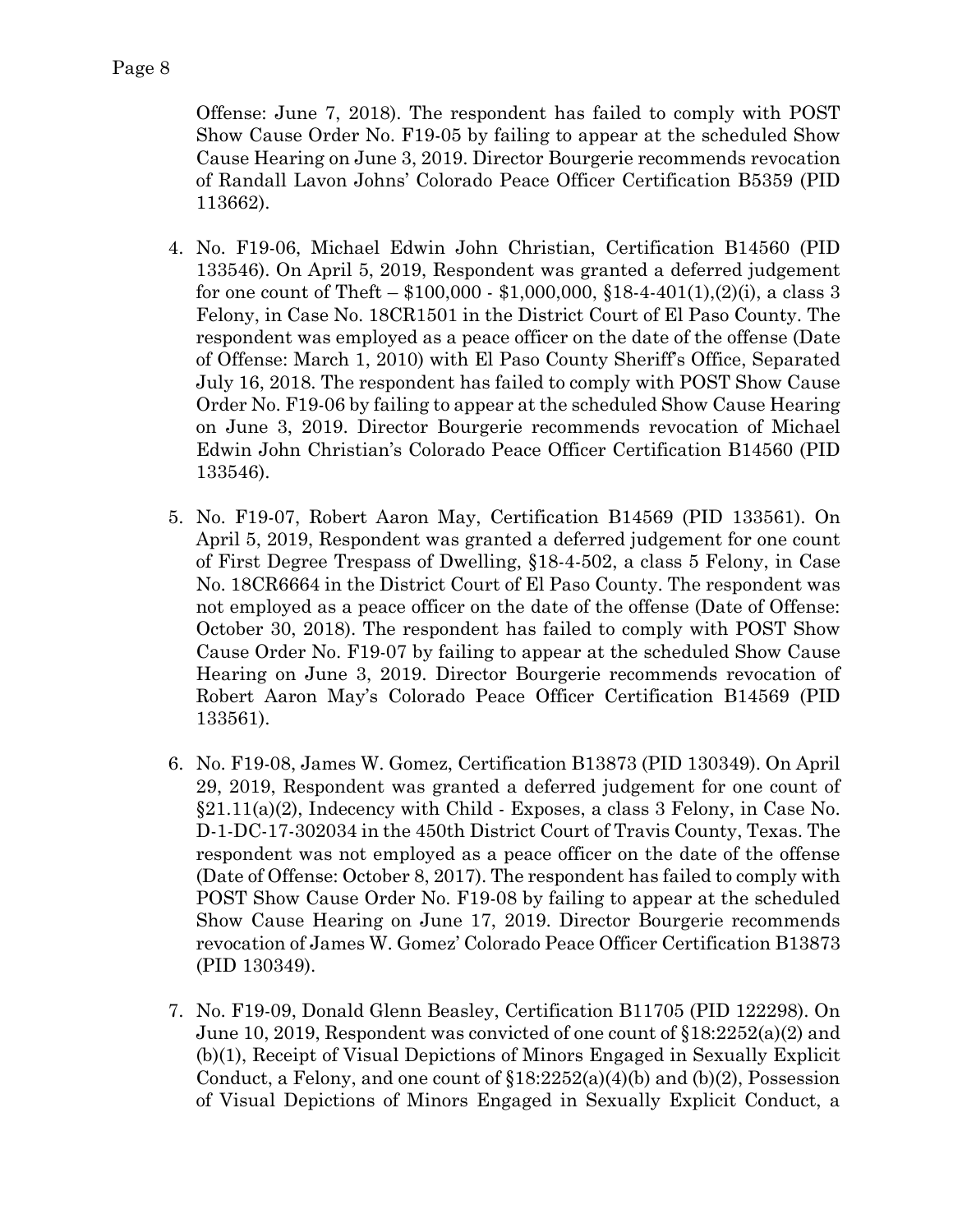Felony, in Case No. 4:18-CR-10028-KMM in the United States District Court for the Southern District of Florida (Miami – Dade County). The respondent was not employed as a peace officer on the date of the offense (Date of Offense: September 20, 2018). The respondent has failed to comply with POST Show Cause Order No. F19-09 by failing to appear at the scheduled Show Cause Hearing on July 22, 2019. Director Bourgerie recommends revocation of Donald Glenn Beasley's Colorado Peace Officer Certification B11705 (PID 122298).

8. No. F19-10, Michael Kichin Choi, Certification B9443 (PID 113264). On June 3, 2019, Respondent was convicted of one count of §18-3-203(1)(i), Second Degree Assault – Strangulation/DV, a class 4 Felony, in Case No. 18CR644 in the District Court of Douglas County. The respondent was not employed as a peace officer on the date of the offense (Date of Offense: June 24, 2018). The respondent has failed to comply with POST Show Cause Order No. F19-10 by failing to appear at the scheduled Show Cause Hearing on July 22, 2019. Director Bourgerie recommends revocation of Michael Kichin Choi's Colorado Peace Officer Certification B9443 (PID 113264).

#### **Misdemeanor Convictions:**

- 1. No. M19-04, Roger Leonard Stockman, Certification B15359 (PID 134987). On February 1, 2019, Respondent was convicted of one count of Third Degree Assault – Negligent – Deadly Weapon, §18-3-204(1)(a), a class 1 Misdemeanor, in Case No. 18CR161 in the District Court of Adams County. The respondent was employed as a peace officer on the date of the offense (Date of Offense: November 11, 2017) with the Westminster Police Department, Separated December 20, 2017. The respondent has failed to comply with POST Show Cause Order No. M19-04 by failing to appear at the scheduled Show Cause Hearing on June 3, 2019. Director Bourgerie recommends revocation of Roger Leonard Stockman's Colorado Peace Officer Certification B15359 (PID 134987).
- 2. No. M19-05, Tomas Luther Alexander Crowley, Certification B12878 (PID 128618). On January 30, 2019, Respondent was convicted of one count of Harassment – Telephone – Threat/Obscene, §18-9-111(1)(e), a class 3 Misdemeanor, in Case No. 18CR626 in the District Court of Boulder County. The respondent was not employed as a peace officer on the date of the offense (Date of Offense: March 17, 2018). The respondent has failed to comply with POST Show Cause Order No. M19-05 by failing to appear at the scheduled Show Cause Hearing on June 3, 2019. Director Bourgerie recommends revocation of Tomas Luther Alexander Crowley's Colorado Peace Officer Certification B12878 (PID 128618).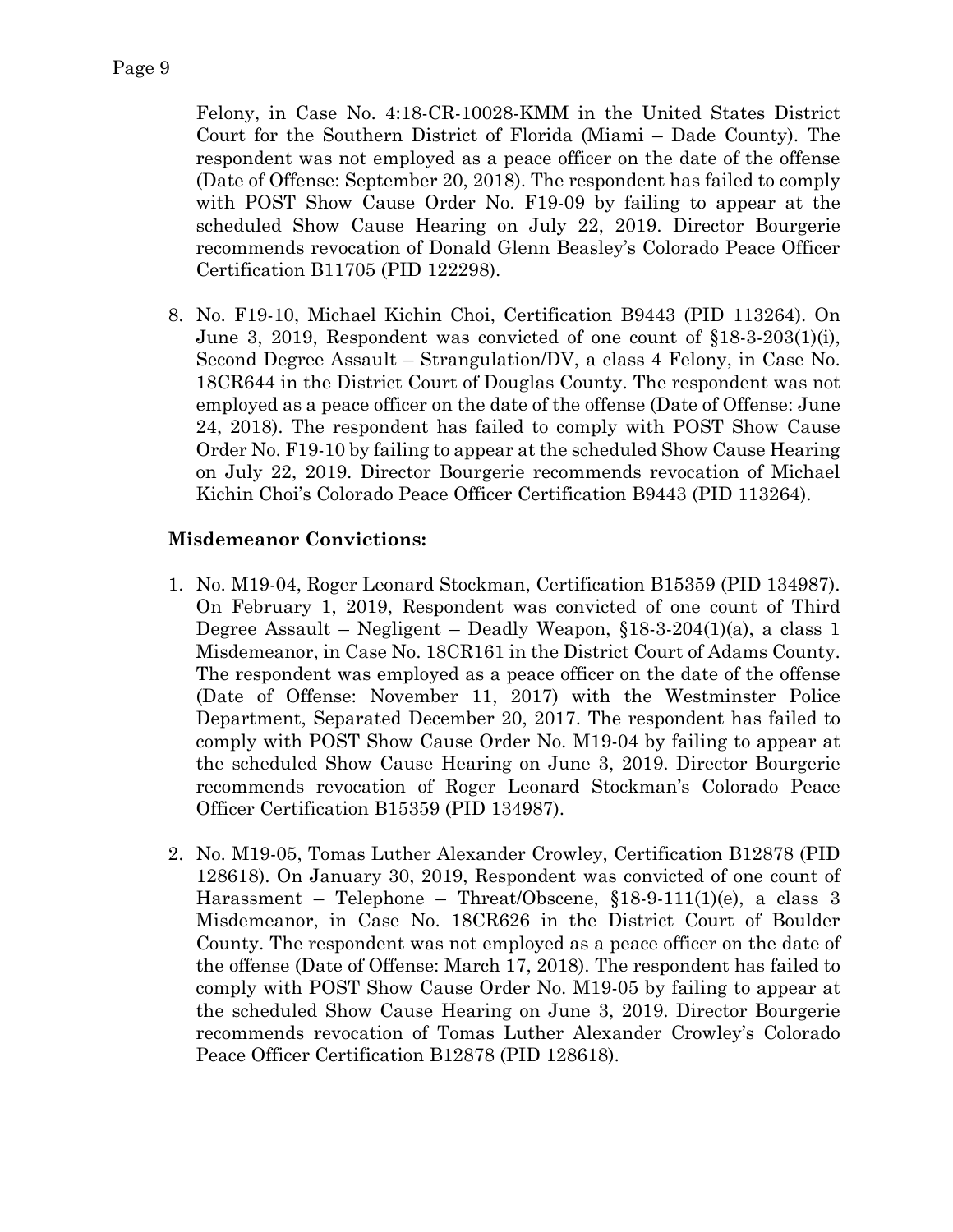3. No. M19-08, LeAnn Marie Moreno, Certification B11279 (PID 100726). On June 19, 2019, Respondent pled guilty and was sentenced for one count of Unlawful Use of Controlled Substance, §18-18-404, a Misdemeanor, in Case No. 19CR283 in the District Court of Fremont County. The respondent was not employed as a peace officer on the date of the offense (Date of Offense: May 18, 2019). The respondent has failed to comply with POST Show Cause Order No. M19-08 by failing to appear at the scheduled Show Cause Hearing on August 12, 2019. Director Bourgerie recommends revocation of LeAnn Marie Moreno's Colorado Peace Officer Certification B11279 (PID 100726).

*Motion to Revoke: 1st – Rakowsky, 2nd- Harvey. Revocation of POST Certification was approved by unanimous vote.* 

#### 13. **Work Session Recap** Director Erik Bourgerie

The Attorney General discussed strategic priorities and planning, an overall philosophical view of where the Board should be going a unit, and will continue to work on that at the March work session. The Board also went through their mandatory 18-11- 98 House Bill training, and had a review of POST Board Rule and presented Academy Metrics to the board, which is available on the POST website. The Board also approved the posting of academies' 3 year rankings. An update was given on the Otero Junior College shutdown and re-application as a new academy. Went over a proposal for an entirely new academy curriculum, which was approved by the Board in philosophy and also approved in seeking funds from legislature for a job task analysis to start that process. The Board also approved moving forward with the theory of a new certification per diem. Discussed alternative on Rule 28 non-compliance that discussion led to a new legislative proposal. The Board approved a mandated age requirement of 21 years old for POST Certification, and agreed to move forward with the 35 proposed additions to misdemeanor revocations statute, with 2 additional charges added to that list. A legislative change was approved by the Board to allow discretions for a scholarship fund for small/rural academies and the Board agreed to remove the 1 year requirement for reciprocity, and addendum to the School Resource Officer requirement. Requirement for Colorado residency for peace officers was approved, and also POST's ability to have an impact on an individual's certificate for non-compliance. The Board also discussed a proposal for a Tactical Emergency Medical Support (TEMS) Reserve Academy. There was support for POST to gain legislative authority to use "Use of Lethal Force" examples for training programs and education. POST Board will explore reciprocity agreements for Federal law enforcement and Military Police for POST Certification.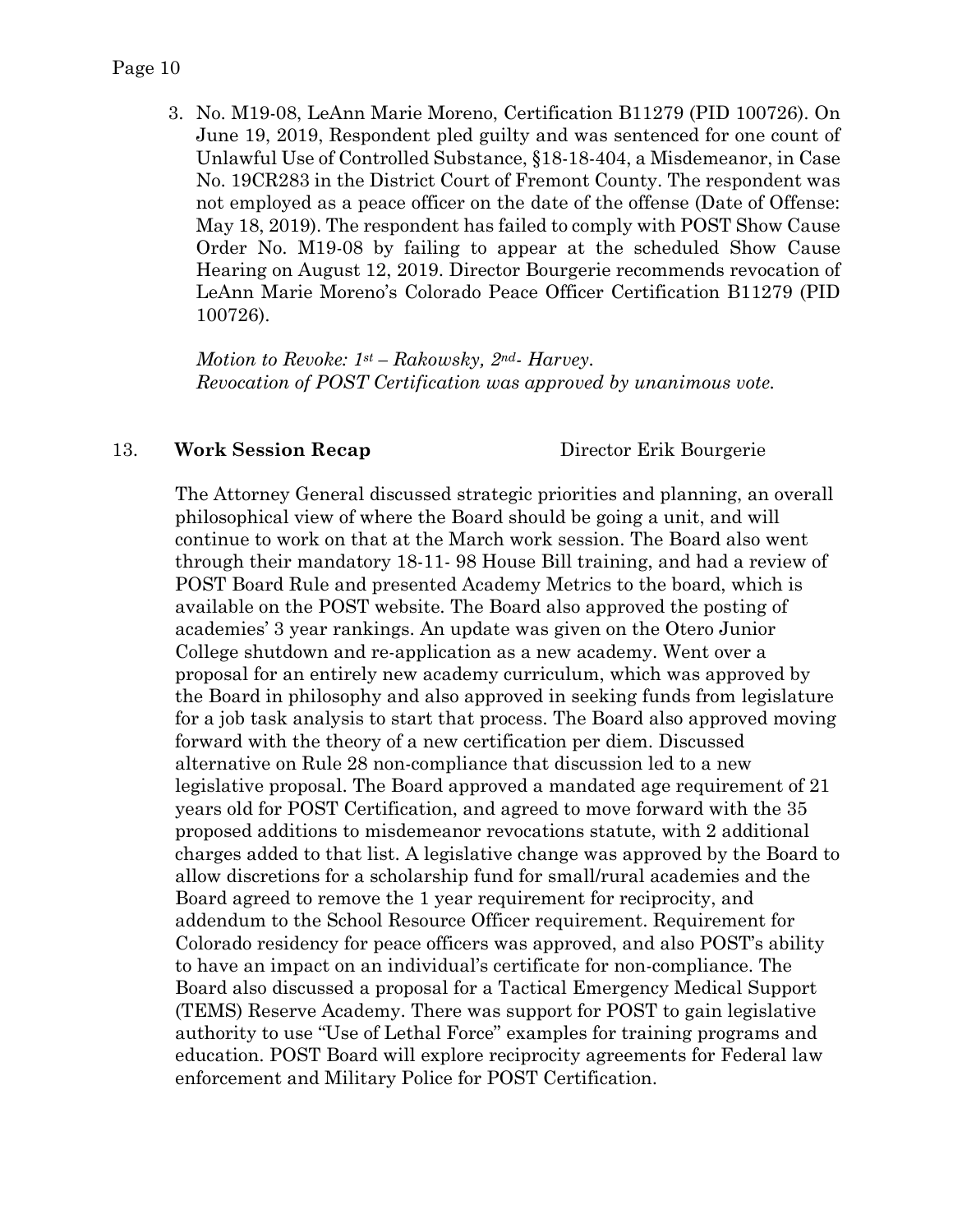#### 14. **Sunrise Review Subcommittee Report** Sheriff Tony Spurlock (See supplemental handout)

## **Fire Code Compliance Officers**

Requested ability to conceal/carry handguns and have a revised academy developed. The Subcommittee did not support a further Sunrise Review, due to the ability of having other officers join them in their work from their jurisdiction or other investigating arm.

*Motion to not recommend: 1st – Committee, 2nd- Smith. Vote: Unanimous* 

### **Department of Revenue Motor Vehicle Investigations Unit**

Authority to perform investigations through VIN and other identifiers. Subcommittee wishes to grant review. Daren Icardi – o/b/o 6 criminal investigators, asking for Board support

*Motion to recommend to the legislature to grant status (Shall be POST Certified): Motion 1st - Committee, 2nd- Christiansen. Vote: Unanimous* 

#### **Department of Revenue Criminal Tax Enforcement Section**

Rodney Johnson, Director, Special Agent Peter Muggli Seeking POST Authority as criminal investigators of all tax crimes in Colorado.

*Motion to recommend to the legislature to grant status (Shall be POST Certified)* Motion*: 1st - Committee, 2nd – Collins. Vote: Unanimous* 

15. **Grant Guidelines Revision** Grant Manager Kim Hernandez (See supplemental handout – Pink Tab)

Revision: Section 13.1 - Grantee notifies POST 60 days prior to class start date. Enrollment will only be available to officers in that training region until 30 days before the class start date. At that time, other officers can register for the class. Enrollment will close 15 days until class start date. Grantee agrees to limit enrollment to 4 seats or 20% class size, whichever is greater, for each agency within the region until 15 days prior to the start of training.

*Motion: 1st - Chavez, 2nd – Collins. Vote: Unanimous*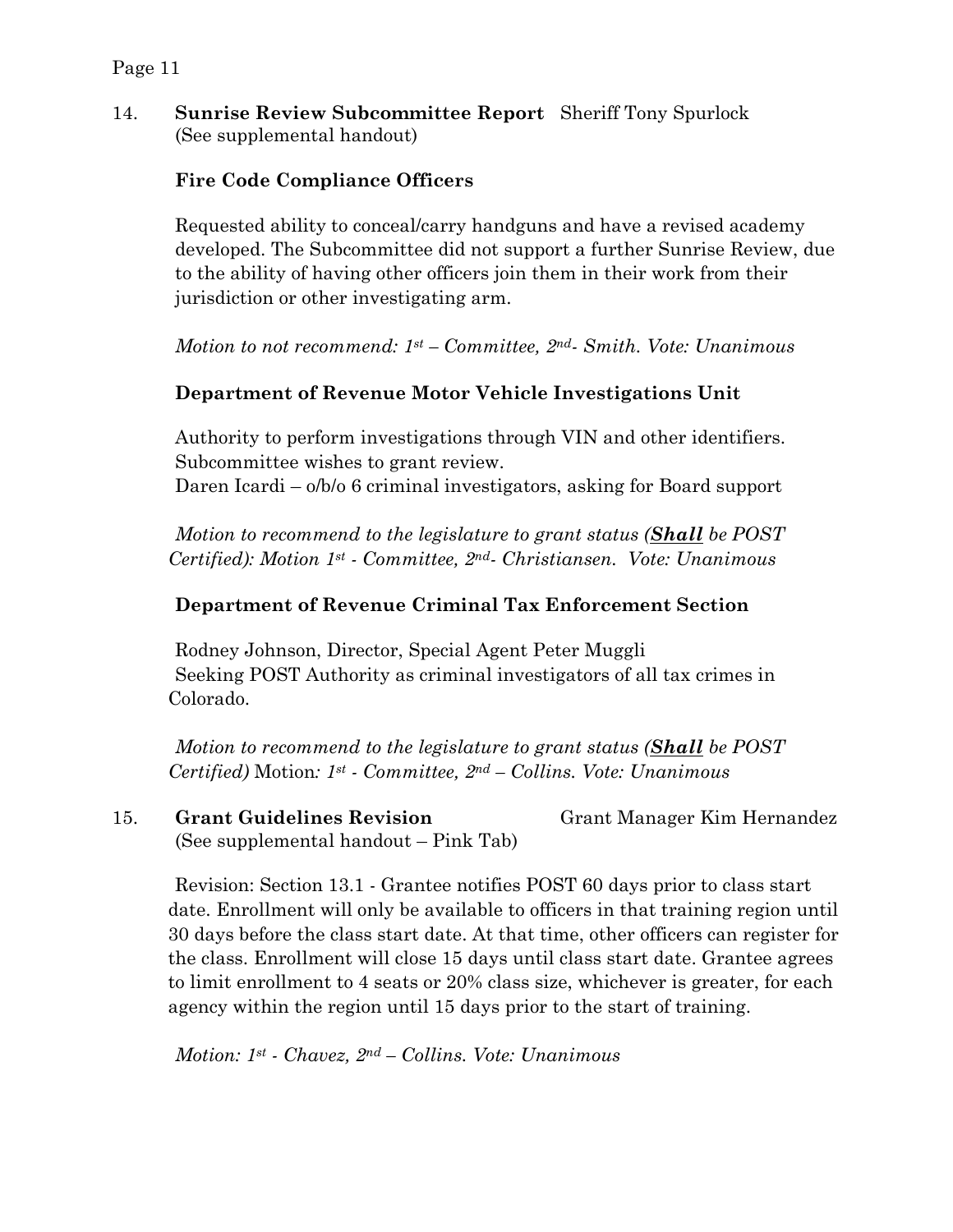## 16. **Proposed SME Policy** Compliance Manager (See supplemental handout – Lime Tab) Cathy Rodriguez

There are Parts of Rule 4 that are vague and haven't been fully implemented. The committees are great about meeting regularly and participation, but there are challenges: Attendance at committees/ unable to meet quorum, the work isn't being spread out as the same groups of people are always conducting business, test outs and skills inspections. The rule says that they have to attend a "Majority" of meetings. The proposed SME Policy provides clarification of what the Board's expectations are.

Proposed changes: AG has review of appointees to the SME Committees. Email/telephone meetings considered acceptable. Changes to the size of the committees and number of members that constitute a quorum. Letters of continued support for serving as a SME Committee member, as there are no term limits. Minimum of 1 test-out and 1 inspection per year for each SME committee member. SMEs create a "Best Practices Policy" for all academies to follow.

AG Phillip Weiser – We can add that meeting decisions can be voted on via email.

*Straw Poll: Unanimous agreement to the plan as proposed* 

#### 17. **2020 Proposed POST** Director Erik Bourgerie **Board Meeting Dates**

March 27, 2020 (Work Session March 26, 2020) June 5, 2020 September 18, 2020 (Work Session September 17, 2020) December 18, 2020

*Motion: 1st - Spurlock, 2nd – Taylor. Vote - Unanimous* 

#### 18. **VIN Inspector Revocations** Director Erik Bourgerie

Postponed for further review